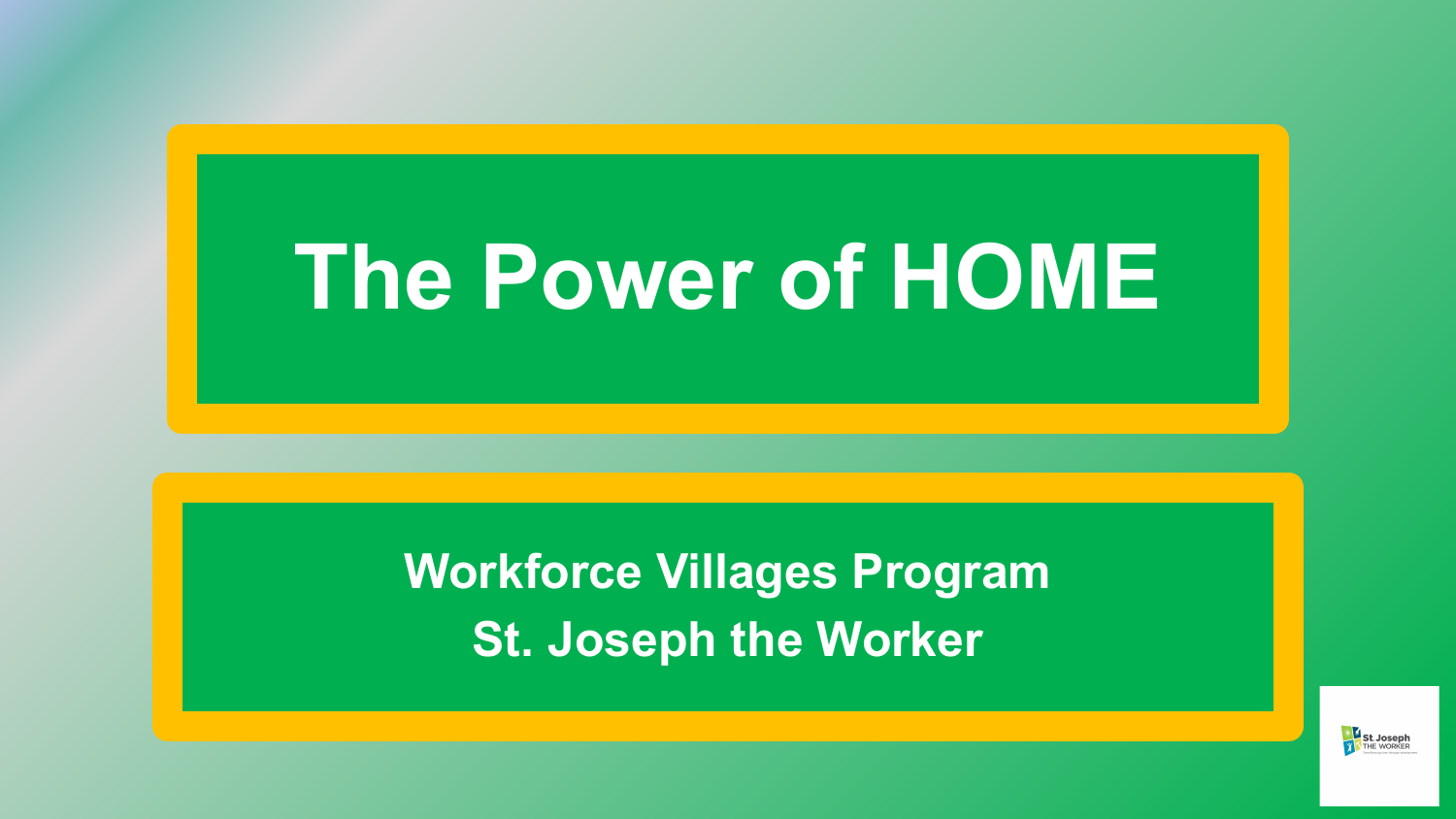## **The Power of the Why**

#### WHY

- Personal Family Experience
- Little Brother
	- Addict
	- Homeless
	- Incarcerated
	- Released
		- Couldn't find job
		- Cycle continued
- Changed Careers
	- SJW
		- Allows me to help individuals like my brother



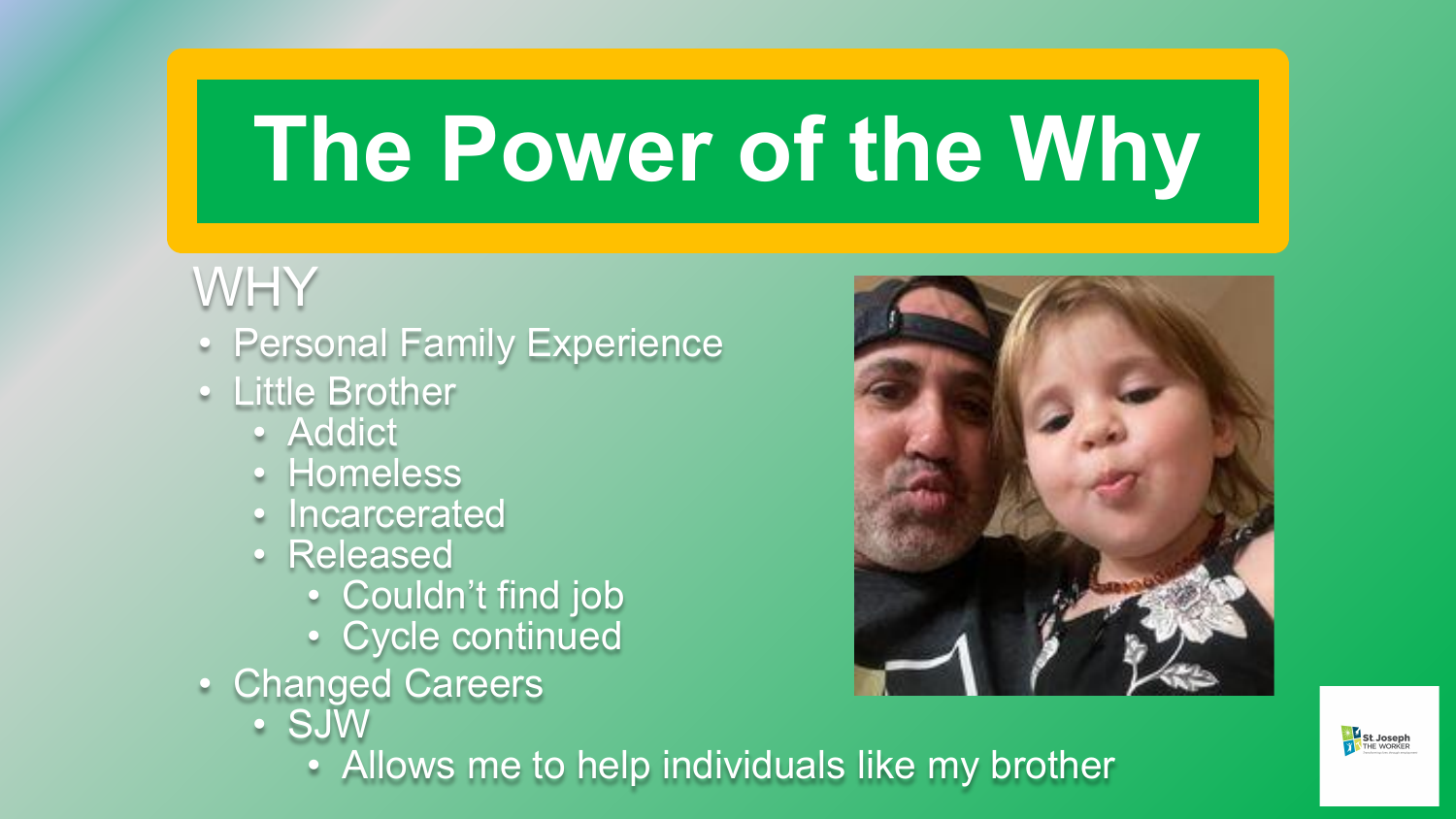### **The Power of the Mission**

The mission of St. Joseph the Worker is to connect the Valley's disadvantaged, homeless, and transitioning individuals to quality jobs. We do this by providing support, resources, and tools necessary for becoming employable. St. Joseph the Worker hopes that by creating this connection, they will become independent and lead healthier lives that benefit our community and families.

At St. Joseph the Worker we believe in giving our clients a hand up, not a hand-out.

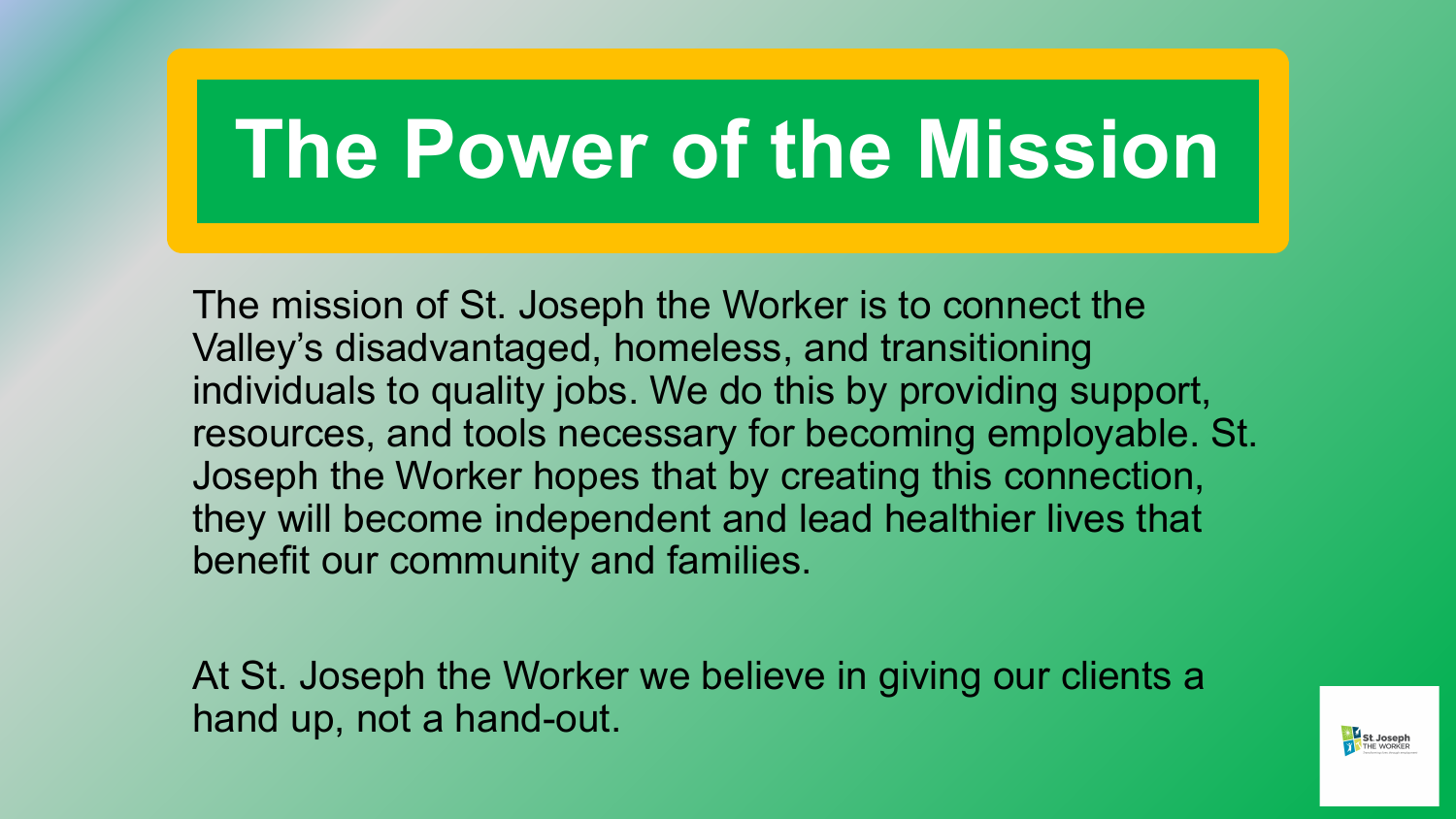#### **The Power of an OVERVIEW**

## EMPLOY



# TRANSITION

SUPPORT

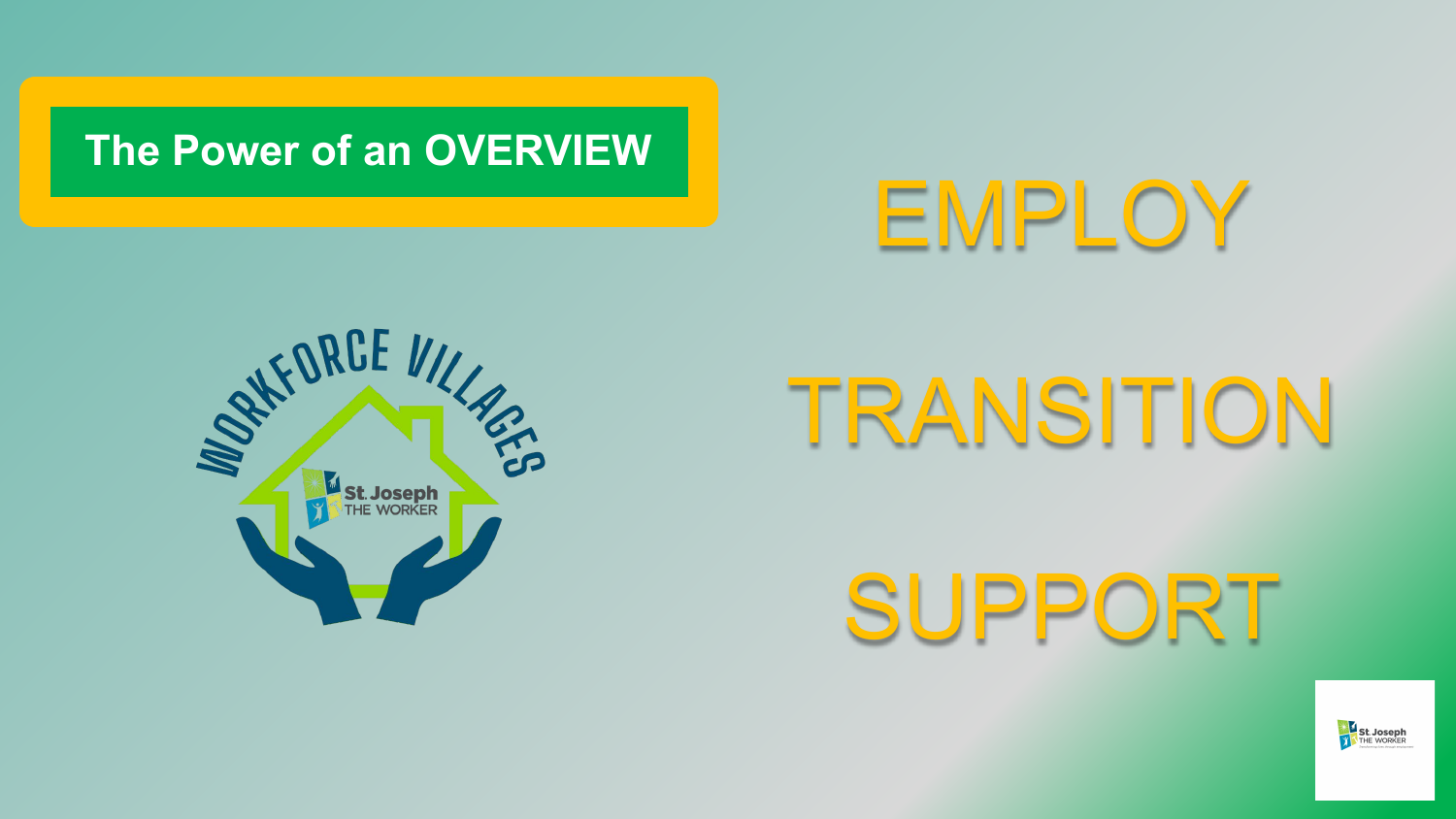#### **The Power of EMPLOYMENT**

EMPLOY •Find full-time work •Receive two paychecks •Career exploration •Conflict Management in the workplace



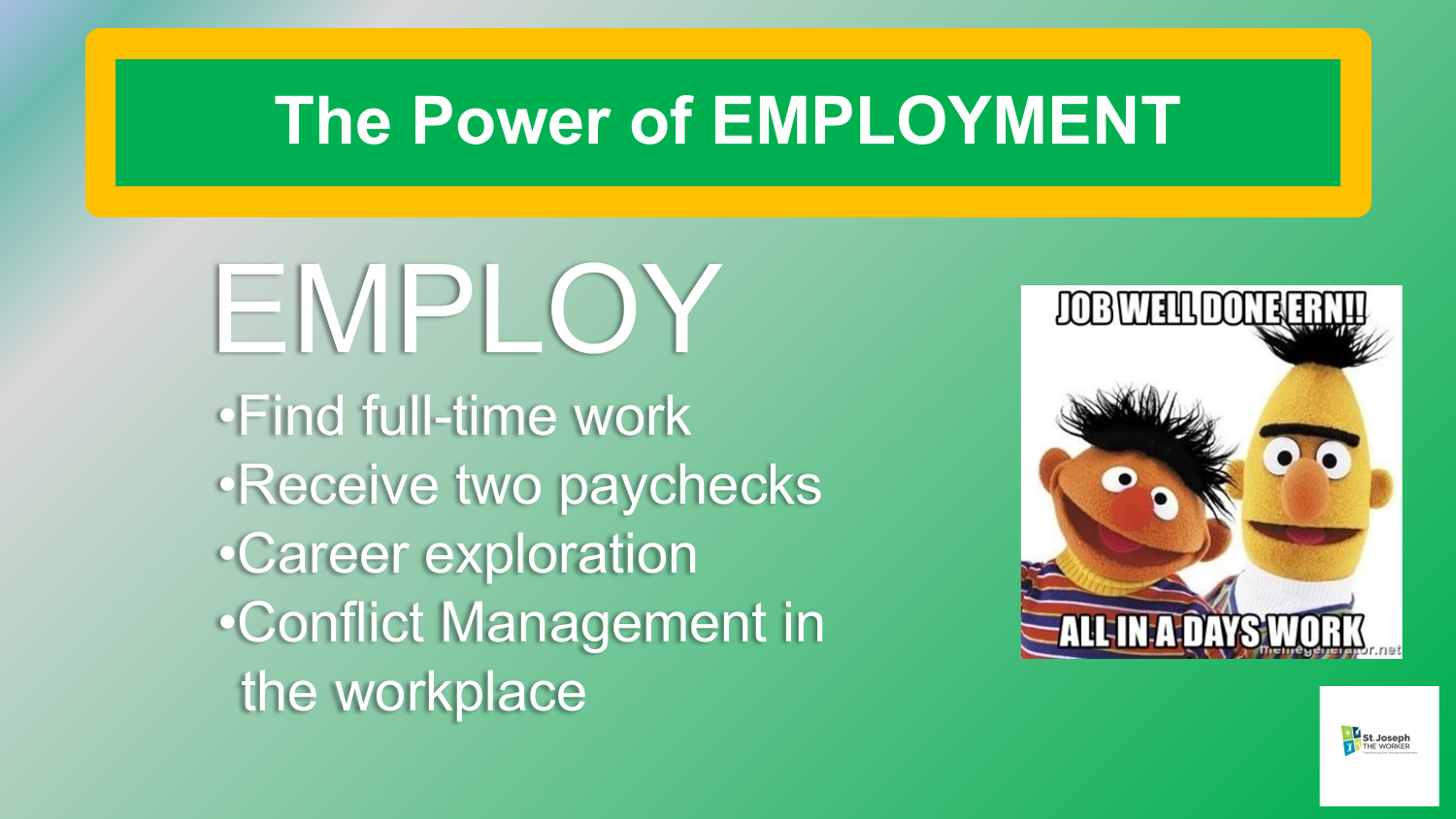#### **The Power of TRANSITIONAL HOUSING**



## TRANSITION

- •90 days in a motel or house
- •How to be a great neighbor
- •Budget and financial planning
- •Credit repair planning

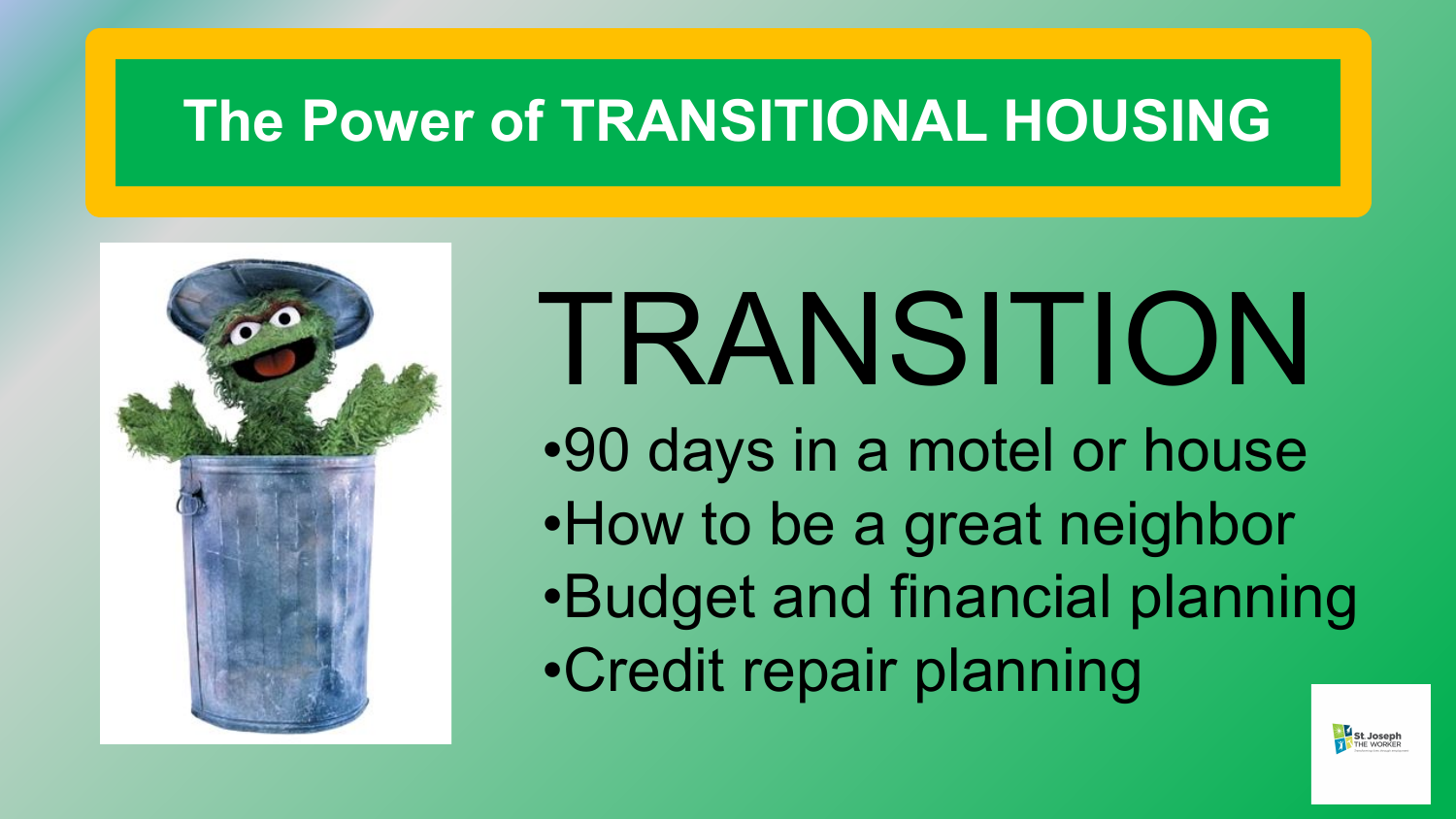#### **The Power of SELF-SUFFICIENCY**

SUPPORT •9 months of ongoing support •Move-in assistance •Long-term goal setting •Chance to become a mentor



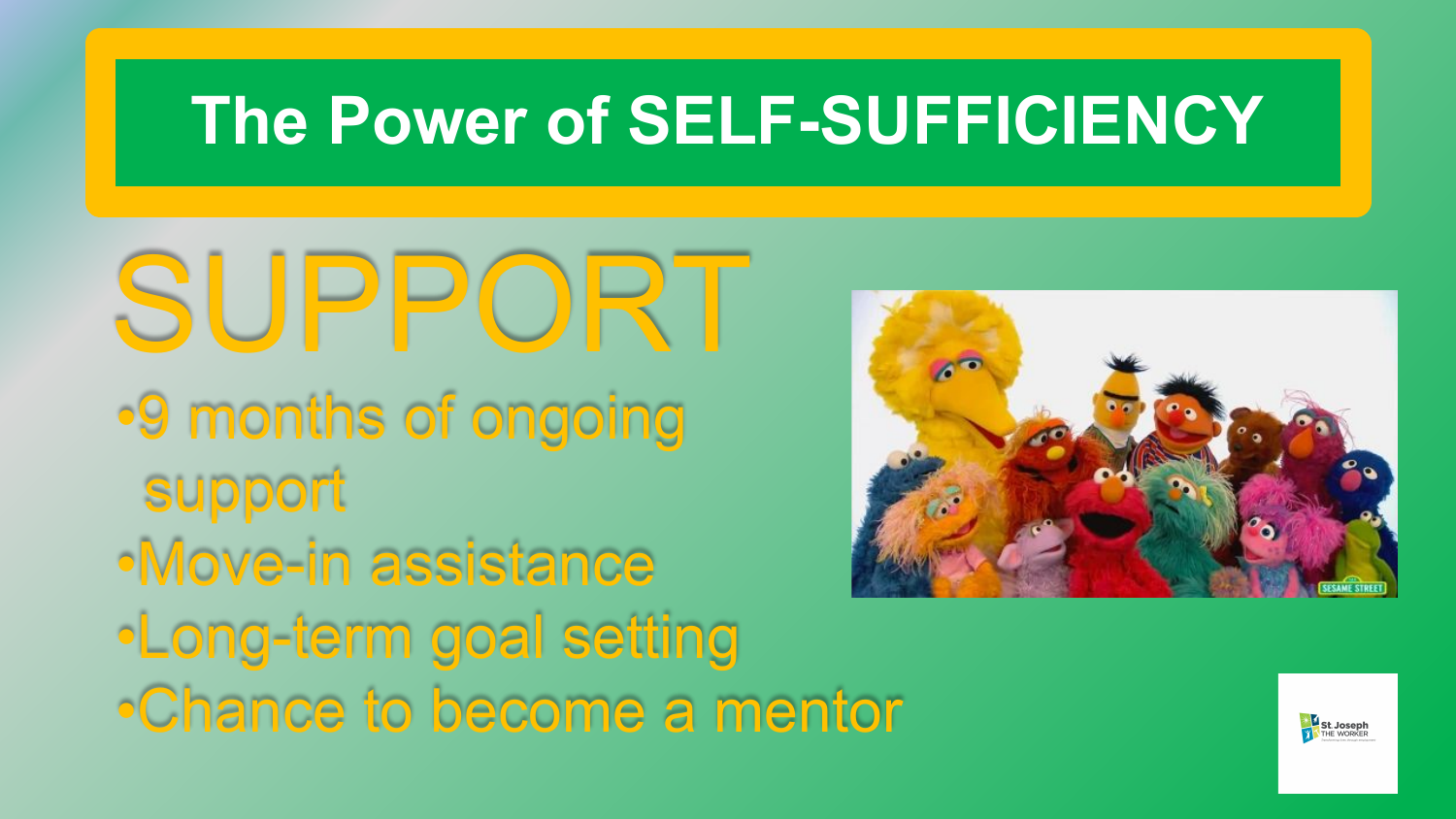## **The Power of TEAM**

• Tami Marks – Program Manager



- George Childs Assistant Program Manager Client Relations
- Richard Smith Specialist



• Cynthia Ordonez – Specialist



• Mayra Ramirez – Nevarez – Specialist



- Kim Alcott Specialist
- Tristan Morrow Specialist





• James Cruz – Outreach/Retention Coordinator